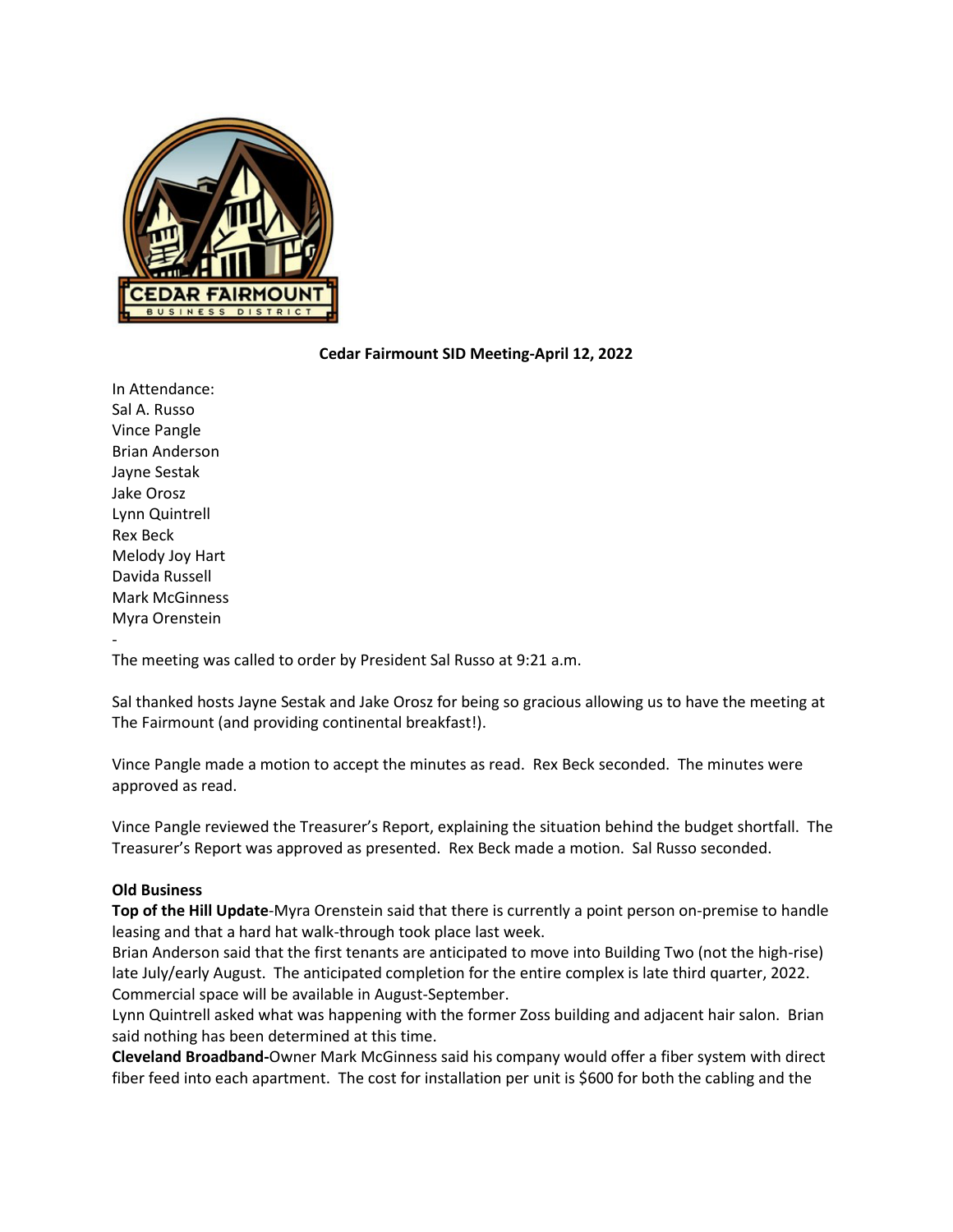fiber. Cleveland Broadband would handle everything else. If the building owner has capabilities to handle the initial portion of the installation, it would save the money.

While they are considering installation from outside the buildings, conversations should be had with the building owner to determine what is best for all parties.

Cleveland Broadband is seeking long-term/seven-year contracts so that it may recover its investment. It will work with each building owner separately.

Vince suggested that each building owner discuss this option with their tenants to determine interest and needs.

**Deluxe Snow Plowing**-Rex Beck complained that for the past several years his sidewalk has been overlooked by Deluxe. He has contacted them directly and also worked with Myra to resolve the issue. He suggested looking for a new vendor.

Sal Russo explained that he and Myra had begun that process last year only to find that there are a shortage of options and that others cost significantly more than Deluxe. He suggested that prior to the next snow season, scheduling meeting with Deluxe, Myra, Rex and himself to iron out any prospective issues.

**Traffic Issues at Lennox**-Brian suggested that the District keep on top of this situation. If traffic continues to be an issue, he will contact the appropriate parties who will then monitor their orders so as to alleviate the number of guests arriving for pickup.

**SID Expansion-**Sal reported that he, Vince and Myra have been working behind the scenes to determine interest in the SID expansion. Proxies have been sent to the commercial and residential building owners. In order for expansion to happen, the SID needs 60% of the total District frontage. Efforts are continuing.

## **New Business**

**E-Newsletters**Myra reported that the e-newsletters are now highlighting one restaurant/merchant each month to better acquaint subscribers with the folks in the District. Newsletters also feature events in the District.

**Landscaping**-Deluxe Landscaping was in the District this morning conducting Spring clean-up. Myra reported that Cedar Fairmount will be its first stop for planting. This year, the color scheme is purple and red. Planting will take place shortly before Memorial Day Weekend.

**P.U.P.**-Myra reported that she submitted a grant to cover costs for this program and was awaiting response from the NEORSD. (She learned this afternoon that the grant was denied and is following up to receive pointers moving forward.)

**SummerFest**-Myra reported that Cuyahoga Arts & Culture has cut budgets and that the SID received \$4K for 2022 as opposed to the \$5K it had received in years past.

Based on the response from last year's event, she is scheduling music events on Thursday nights and is also working with Green Tara Yoga on once/month yoga classes.

Vince said that he will become a sponsor and cover costs for the first month of music. He invited all building owners to do the same! Myra will reach out to all in the District as well as Flaherty & Collins for donations. Sal is hoping that the SID may install a banner across Fairmount to gain additional attention for the events.

**Items Requiring Attention**-Lynn Quintrell mentioned several items in need of attention:

- 1. Parking-She said that people are parking in the loading zone in front of her business and staying there for prolonged periods of time. Police are not monitoring the parking issues. Myra said she will reach out to the CH Police about this situation.
- 2. Scooters-They are being left haphazardly throughout the District. Sal suggested sending a note to the building owners requesting that they 'collect' them in one area in front of their buildings. Myra said she had been in touch with Eric Zamft who said this is an issue throughout Cuyahoga